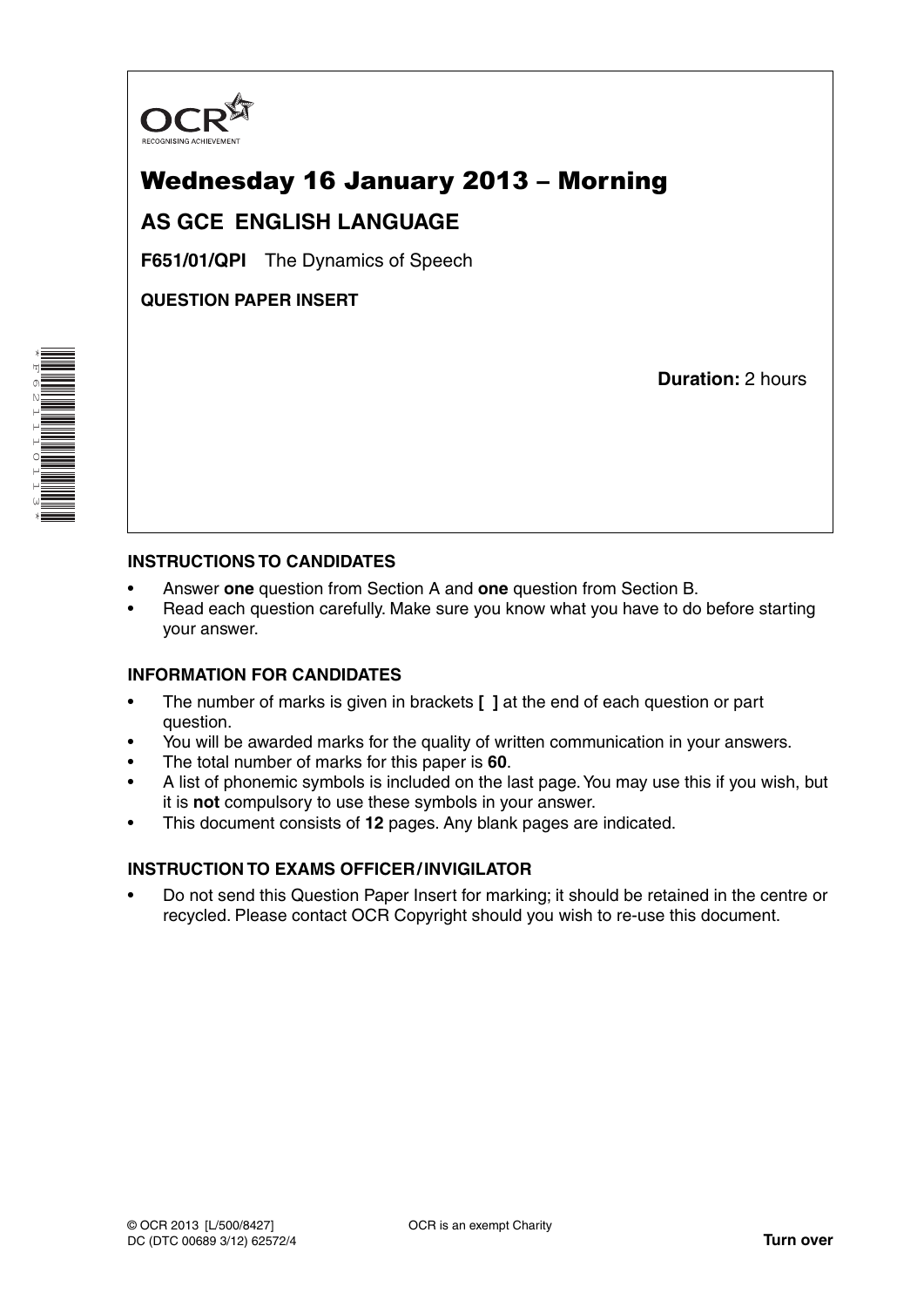#### **Section A – Speech and Children**

Answer **one** question from this section.

#### **EITHER**

**1** This is a transcription of an interaction at play-school involving a group of boys aged three to four years old. They are playing with building blocks.

 **How do the speakers use language here to interact? Support your answer by referring to specific examples from the transcription.** [30]

| <b>Andrew:</b> | HEY (1) HEY (1) HEY (1) LOOK (1) LOOK (1) LOOK (1) i need ROSS<br>WEBB to help                                                                                          |    |
|----------------|-------------------------------------------------------------------------------------------------------------------------------------------------------------------------|----|
| David:         | NO (.) hes not (.) HES not help (.) helping                                                                                                                             |    |
| Andrew:        | [turns to look at Ross]                                                                                                                                                 |    |
| Matt:          | he CAN [bends over block building]                                                                                                                                      | 5  |
| David:         | hes NOT                                                                                                                                                                 |    |
| Matt:          | hes HELPing [still bending over the block building, then straightens up]                                                                                                |    |
| David:         | if he doesnt go away i wont (1) [inaudible] (1) smash it<br>$^{\prime\prime}$                                                                                           |    |
| <b>Ross:</b>   | you are a [inaudible] (1) bash you right down [pointing<br>at David                                                                                                     | 10 |
| Andrew:        | YEAH (.) im going to [points and leans towards Ross] im going to get a<br>monster sharks shark and it will eat him ALL up [laughs]                                      |    |
| Matt:          | and i'll get a get a ro (.) a robot (.) i'll get a robot shark crocodile monster<br>and eat you up                                                                      |    |
| <b>Andrew:</b> | <b>YEAH</b><br>$^{\prime\prime}$                                                                                                                                        | 15 |
| <b>Ross:</b>   | yeah (1) [laughs] i'll get a big plastic dinosaur to eat him up                                                                                                         |    |
| David:         | and i'll get a big fire eater (.) RRRRRRRRR [reaches out to Ross and makes<br>grabbing motions]                                                                         |    |
| Andrew:        | i'll get a (.) i'll get a TRACTOR                                                                                                                                       |    |
| <b>Ross:</b>   | [raises building block above his head] NO YOU DONT [swings long block<br>back over shoulder]                                                                            | 20 |
| Andrew:        | and then he'll (.) will eat you (.) him (.) up wont he [moving closer to Matt]                                                                                          |    |
| Matt:          | i'll get a (.) i'll get a big [looking from Ross to Andrew] i'll get a BIG (.)<br>DINOSAUR (.) with SPIT and and and it will SPIT AT HIM (1) and (.) and he<br>will die | 25 |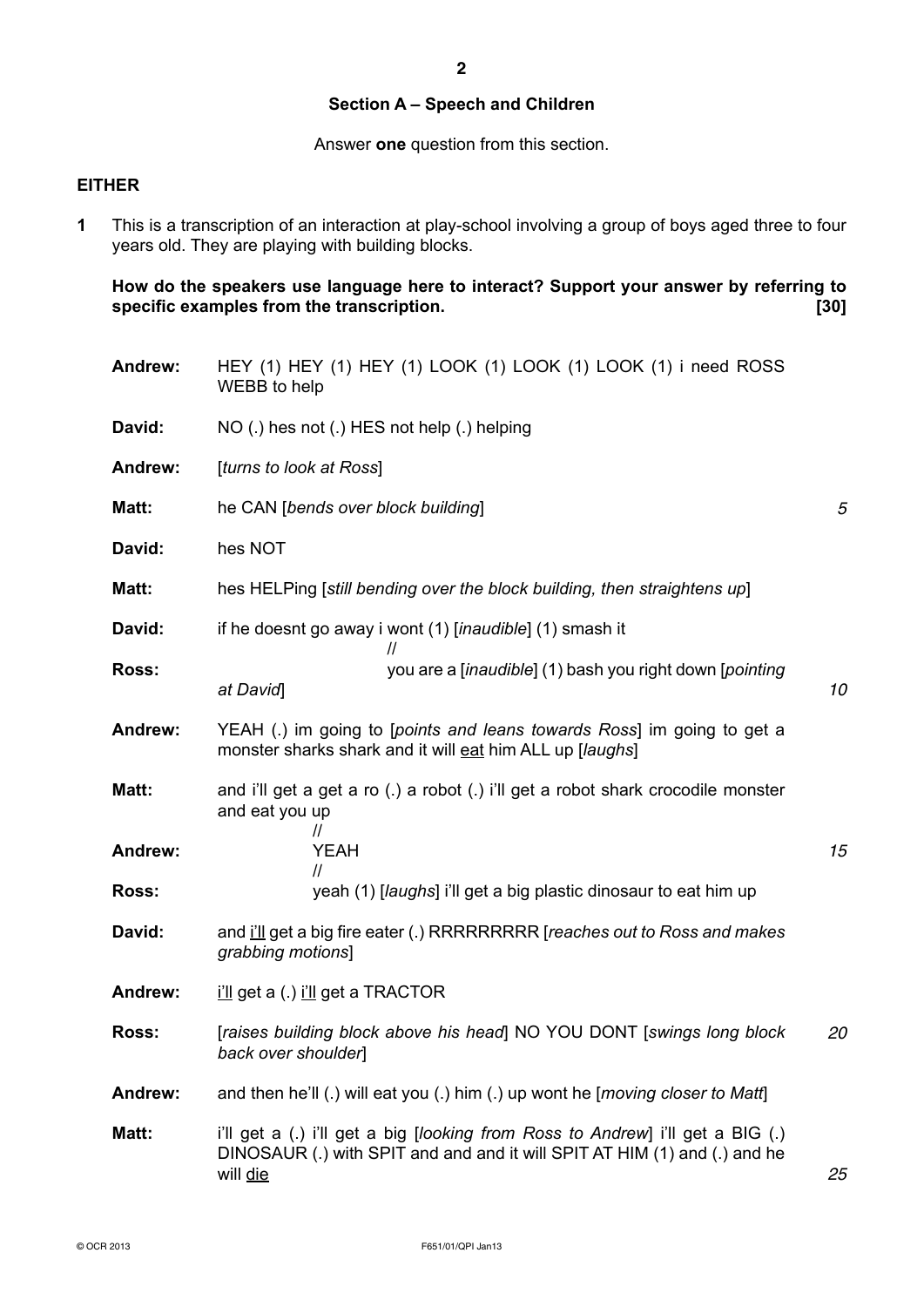#### TRANSCRIPTION KEY:

- (1) = pause in seconds
- (.) = micro-pause
- underlined = stressed sound/syllable(s)
- [*italics*] = paralinguistic features
- $1/1$  = speech overlap
- UPPER CASE = increased volume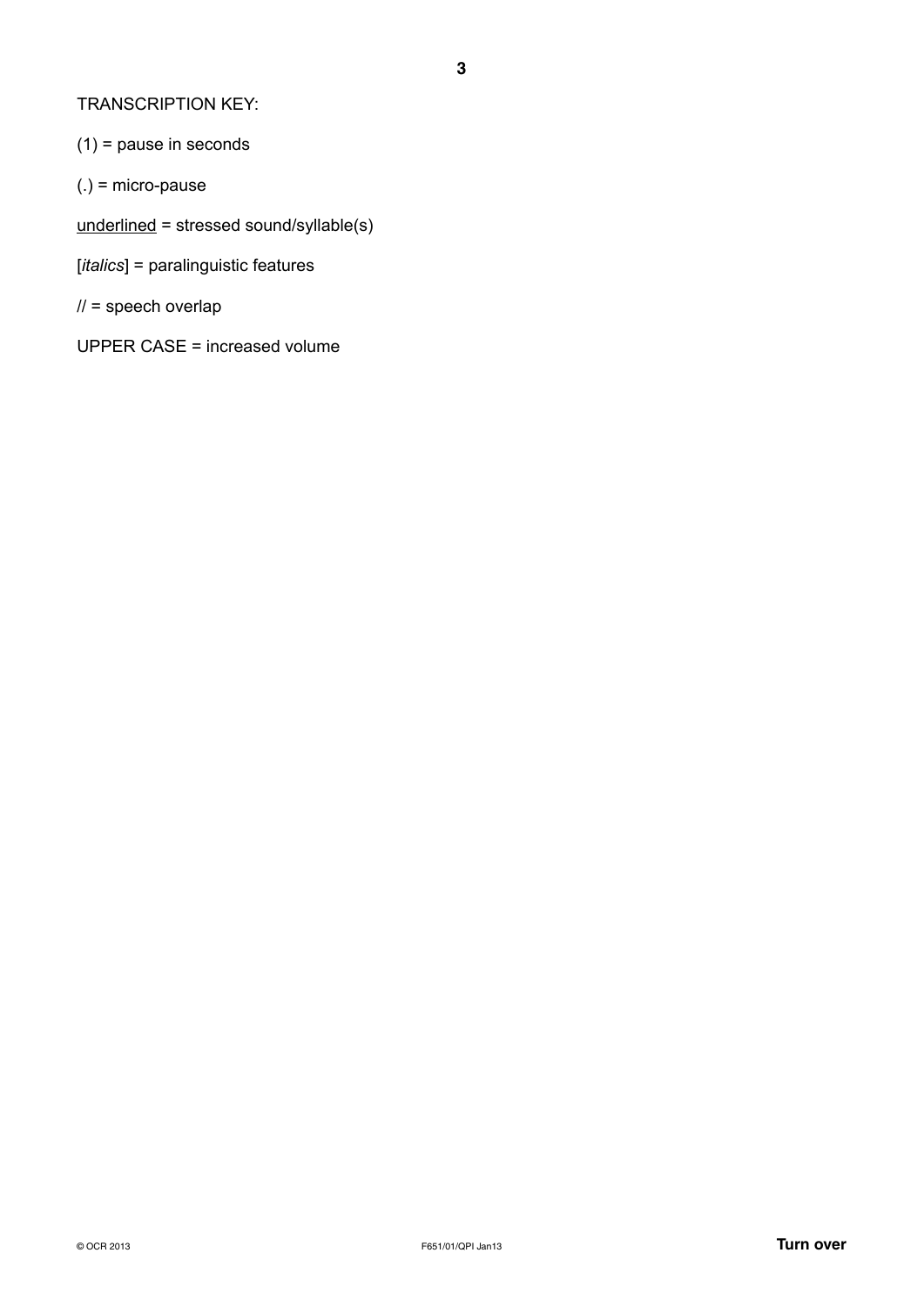**OR**

**2** This is a transcription of interaction between a mother and her five year old daughter as they share a series of activities. The two have been drawing, and now move on to doing jigsaws.

 **How do the speakers use language here to share activities and to interact with each other? Support your answer by referring to specific examples from the transcription. [30]**

| Ellie:         | mum (.) erm /a/ think ill go (.) ive had enough of drawing (.) i want to bake now                                    |    |
|----------------|----------------------------------------------------------------------------------------------------------------------|----|
| <b>Mother:</b> | well (1) weve got /ta/ sort out the baking in a little while (.) so (.) what about<br>if we do a jigsaw (.) cause we |    |
| Ellie:         | 11<br>yes (.) can we take                                                                                            |    |
|                | $^{\prime\prime}$                                                                                                    |    |
| <b>Mother:</b> | we havent done one today                                                                                             | 5  |
| Ellie:         | //<br>can we take<br>off $(.)$ / $k$ $\nu$ 3/                                                                        |    |
| <b>Mother:</b> | $^{\prime\prime}$<br>no (.) just leave that one just now (.) just<br>$\mathcal{U}$                                   |    |
| Ellie:         | why (.) i dont want<br>$^{\prime\prime}$                                                                             |    |
| <b>Mother:</b> | /ə/ think (.) can i<br>choose a jigsaw first                                                                         | 10 |
| Ellie:         | i can choose                                                                                                         |    |
| <b>Mother:</b> | are you picking or am (.) or will i                                                                                  |    |
| Ellie:         | i will                                                                                                               |    |
| <b>Mother:</b> | my shot                                                                                                              | 15 |
| Ellie:         | my sh (.) mum (.) it fell off<br>$^{\prime\prime}$                                                                   |    |
| <b>Mother:</b> | right (.) you choose one (1) okay (1) right (.) you choose one.                                                      |    |
| Ellie:         | 11<br>twinkle<br>twinkle little star                                                                                 |    |
| <b>Mother:</b> | //<br>what ones that                                                                                                 | 20 |
| Ellie:         | tweenies <sup>1</sup> (.) tweenies<br>$\prime\prime$                                                                 |    |
| <b>Mother:</b> | the tweenies (.) whos /ja/ favourite tweenie                                                                         |    |
| Ellie:         | fizz                                                                                                                 |    |
| <b>Mother:</b> | fizz (1) okay (1) will i empty it out                                                                                |    |
| Ellie:         | we (.) can i make fizz                                                                                               | 25 |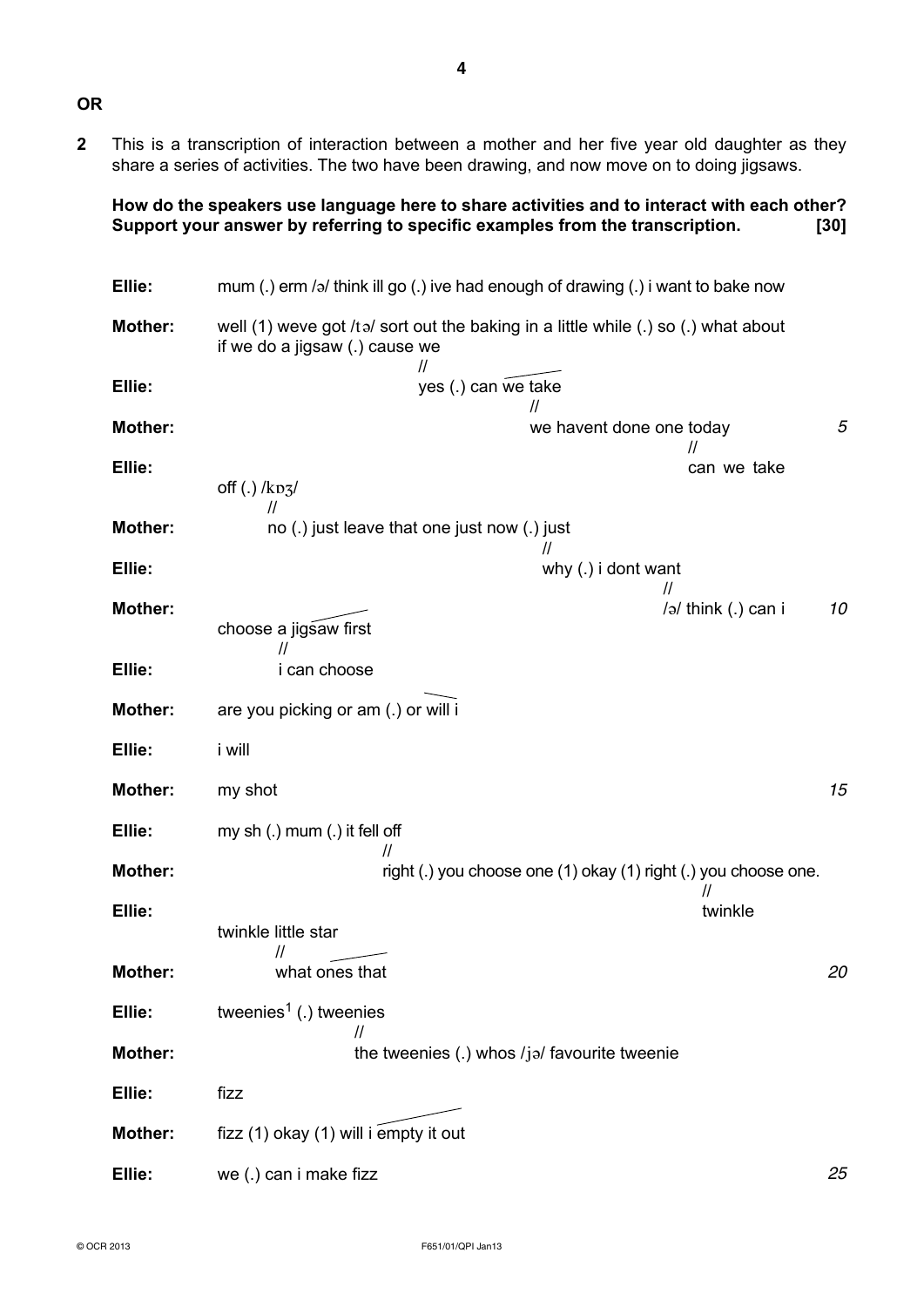| <b>Mother:</b>                                                  | you can make fizz (.) right (.) if you turn all the the pieces over like this (.)<br>okay (.) can you do that<br>$\mathcal{U}$                |    |  |
|-----------------------------------------------------------------|-----------------------------------------------------------------------------------------------------------------------------------------------|----|--|
| Ellie:                                                          | yeah                                                                                                                                          |    |  |
| <b>Mother:</b>                                                  | mmm hmm $(.)$ so is it the big one or $(.)$ the little one we're doin                                                                         |    |  |
| Ellie:                                                          | erm (.) big one                                                                                                                               | 30 |  |
| <b>Mother:</b>                                                  | the big one (.) heres all the other pieces                                                                                                    |    |  |
| Ellie:                                                          | well (.) fizz (.) fizzs head (.) head                                                                                                         |    |  |
| <b>Mother:</b>                                                  | what /ja/ saying                                                                                                                              |    |  |
| Ellie:                                                          | fizzs head (.) fizzs head<br>$^{\prime\prime}$                                                                                                |    |  |
| <b>Mother:</b>                                                  | so $/j \rightarrow$ (.) oh well done (1) thats good ellie (.) so (1) what<br>piece goes next                                                  | 35 |  |
| Ellie:                                                          | milo                                                                                                                                          |    |  |
| <b>Mother:</b>                                                  | milo (1) look (.) theres the picture on the box (.) so we could copy that (.) $/j\varphi$<br>see (1) right (1) wait till we<br>$\prime\prime$ |    |  |
| Ellie:                                                          | mmm hmm<br>$^{\prime\prime}$                                                                                                                  | 40 |  |
| <b>Mother:</b>                                                  | wait till we find (.) would it be this piece here<br>11                                                                                       |    |  |
| Ellie:                                                          | mmm hmm                                                                                                                                       |    |  |
| <b>Mother:</b>                                                  | well done (.) whats (.) what colours milo (.) hmm<br>11                                                                                       |    |  |
| Ellie:                                                          | blue (.) purple                                                                                                                               |    |  |
| Mother:                                                         | hes got a purple face and a blue jacket (.) well done (.) thats good (.) well<br>done                                                         | 45 |  |
|                                                                 | <i>Note:</i> tweenies <sup>1</sup> – a popular children's television series, including the characters Fizz and Milo                           |    |  |
| <b>TRANSCRIPTION KEY:</b>                                       |                                                                                                                                               |    |  |
| $(1)$ = pause in seconds                                        |                                                                                                                                               |    |  |
| $(.) = micro-pause$                                             |                                                                                                                                               |    |  |
| $11$ = speech overlap                                           |                                                                                                                                               |    |  |
| $/j$ <sub>2</sub> $j$ = phonemic representation of speech sound |                                                                                                                                               |    |  |
| $\angle$ = rising intonation                                    |                                                                                                                                               |    |  |
| $\sim$ = falling intonation                                     |                                                                                                                                               |    |  |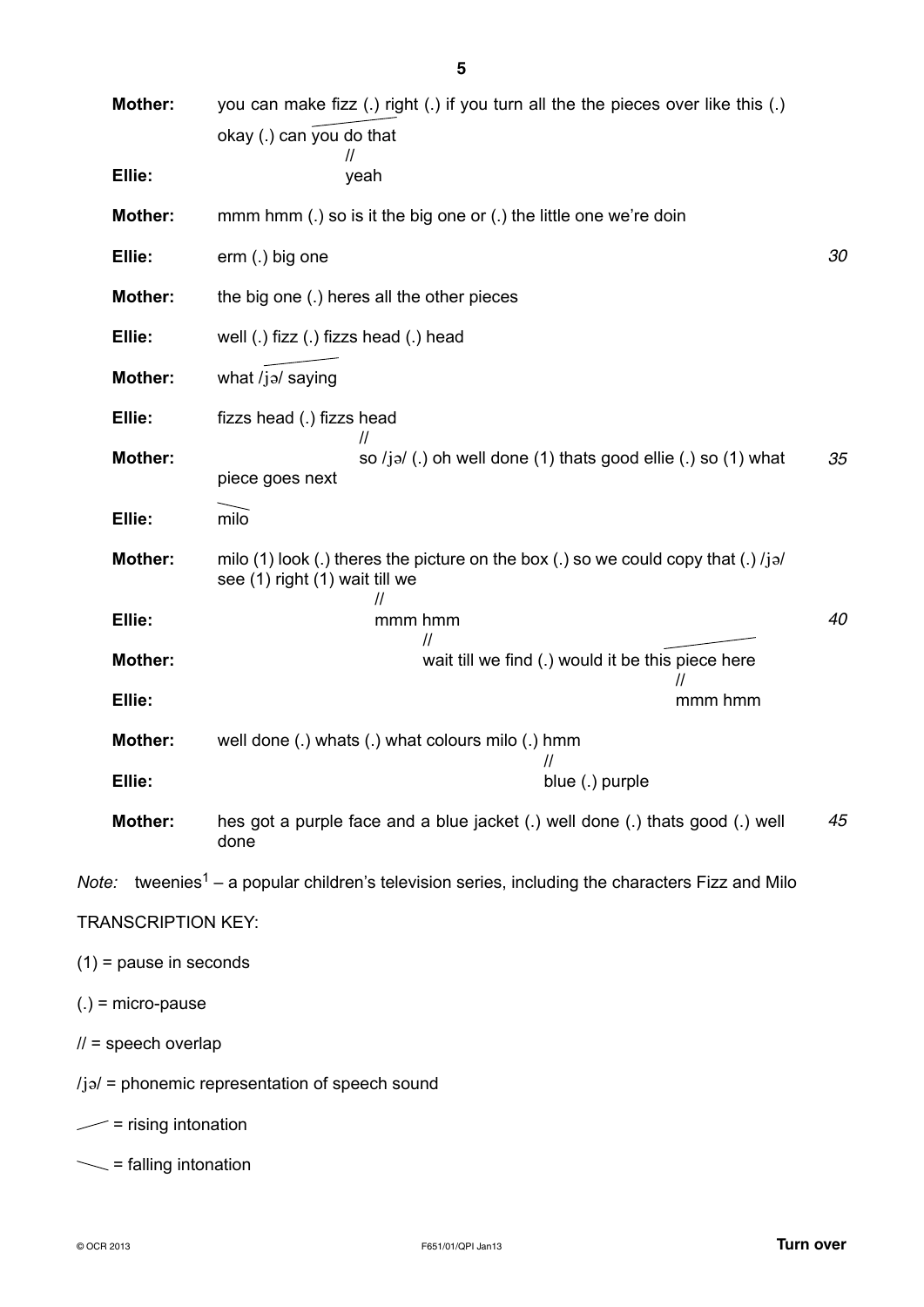#### **Section B – Speech Varieties and Social Groups**

Answer **one** question from this section.

#### **EITHER**

**3** This is a transcription of part of a conversation involving three young people (17–25), Jonathan, Coral and Becky. They are talking about Sharon, who is Becky's sister.

| How do the speakers use language here to express shared attitudes and values? |      |
|-------------------------------------------------------------------------------|------|
| Support your answer by referring to specific examples from the transcription. | [30] |

| Coral:    | NO (1) me and sharon /gerpn/ all right                                                                         |    |
|-----------|----------------------------------------------------------------------------------------------------------------|----|
| Becky:    | [laughs]                                                                                                       |    |
| Jonathan: | like /aus/ on fire                                                                                             |    |
| Becky:    | i used to ave er (.) before they erm before                                                                    |    |
|           |                                                                                                                |    |
| Jonathan: | sharon wants a good punch in the<br>face doesnt she                                                            | 5  |
| Coral:    | IVE never ad a row with sharon                                                                                 |    |
| Becky:    | [inaudible]                                                                                                    |    |
| Coral:    | ave i (1) IVE never rowed with sharon                                                                          |    |
| Becky:    | i can wind er up just like that                                                                                | 10 |
| Coral:    | $\mu$<br>oh aye YOU can wind er up                                                                             |    |
| Becky:    | the thing is that                                                                                              |    |
| Coral:    | $\mathcal{U}$<br>but she knows ow to take me (.) sharon do (.) but some people<br>$(.)$ no                     |    |
| Becky:    | some people<br>$^{\prime\prime}$                                                                               | 15 |
| Coral:    | she (.) i dunno (1) you ask er a question                                                                      |    |
| Becky:    | and she answers /ja/                                                                                           |    |
| Jonathan: | [laughs]                                                                                                       |    |
| Coral:    | /ə/ said dont be so bitchy or (.) or something wasnt it                                                        |    |
| Becky:    | [laughs]                                                                                                       | 20 |
| Coral:    | so like when /ə/ said that she knew that /ə/ was teasing her (.) when /ə/ said<br>(.) in in that tone of voice |    |
| Becky:    | JON said that                                                                                                  |    |
| Coral:    | well she wants $/t \rightarrow$ (.) she wants $/t \rightarrow$ get a flat doesnt she                           |    |
| Becky:    | shes been talking about it for year (.) the past year                                                          | 25 |
| Coral:    | shell fall on er arse she will                                                                                 |    |
| Jonathan: | [laughs]                                                                                                       |    |
| Becky:    | thing is i know shes not                                                                                       |    |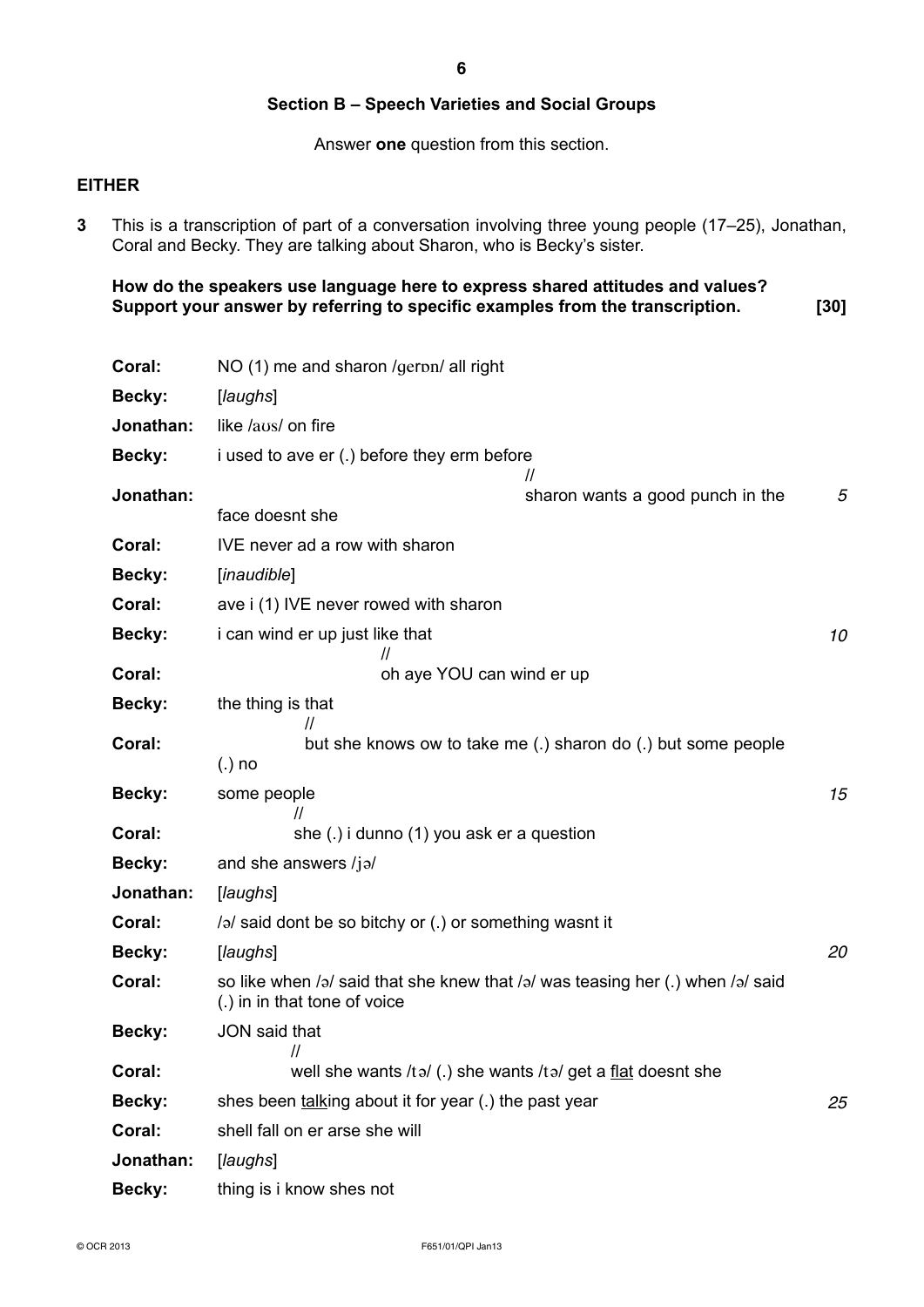| Coral:    | i cant even afford to go in a flat myself and i                                                                                                                                                                        |    |
|-----------|------------------------------------------------------------------------------------------------------------------------------------------------------------------------------------------------------------------------|----|
|           | 11                                                                                                                                                                                                                     |    |
| Jonathan: | take her with a pinch of salt<br>11                                                                                                                                                                                    | 30 |
| Coral:    | <i>i</i> dont pay no                                                                                                                                                                                                   |    |
|           | board (.) nothing (.) and i couldnt afford to bloody move out                                                                                                                                                          |    |
| Becky:    | yeah but /ə/ mean if (1) i get it all the time (.) /ə/ dont think shes shes (.) to<br>me shes<br>$^{\prime\prime}$                                                                                                     |    |
| Coral:    | shes on about erm getting a flat (.) shes not working (.) shes got no money<br>saved behind her                                                                                                                        | 35 |
| Becky:    | but she knew she knew what<br>$\mathcal{U}$                                                                                                                                                                            |    |
| Coral:    | /kpz/ she hasnt she hasnt got one single bit of<br>furniture                                                                                                                                                           |    |
| Becky:    | $mm(.)$ and she<br>$\mathcal{U}$                                                                                                                                                                                       | 40 |
| Coral:    | yeah but<br>$\prime$                                                                                                                                                                                                   |    |
| Becky:    | she havent she (1) give that away                                                                                                                                                                                      |    |
| Coral:    | Ial mean Ial mean shes have her bedroom stuff (.) yes (.) but Ial mean<br>$^{\prime\prime}$                                                                                                                            |    |
| Becky:    | she wouldnt (.) my                                                                                                                                                                                                     |    |
|           | mother told her shes not allowed /to/ take the bed                                                                                                                                                                     | 45 |
| Coral:    | oh well                                                                                                                                                                                                                |    |
| Jonathan: | <b>WHY</b>                                                                                                                                                                                                             |    |
| Becky:    | because (1) she said if any of you move out (.) she said unless you move<br>into a (.) [laughs] (1) but $i$ (.) she said you (.) $i$ got (.) the only things $i$ can<br>take are $(.)$ is the $(.)$ a chest of drawers | 50 |
| Jonathan: | id take my wardrobe                                                                                                                                                                                                    |    |
|           | [laughs]                                                                                                                                                                                                               |    |
| Becky:    |                                                                                                                                                                                                                        |    |

**7**

### $(1)$  = pause in seconds  $11$  = speech overlap

(.) = micro-pause underlined = stressed sound/syllable(s) UPPER CASE = increased volume  $/kp/2$  = phonemic representation of speech sound

[*italics*] = paralinguistic features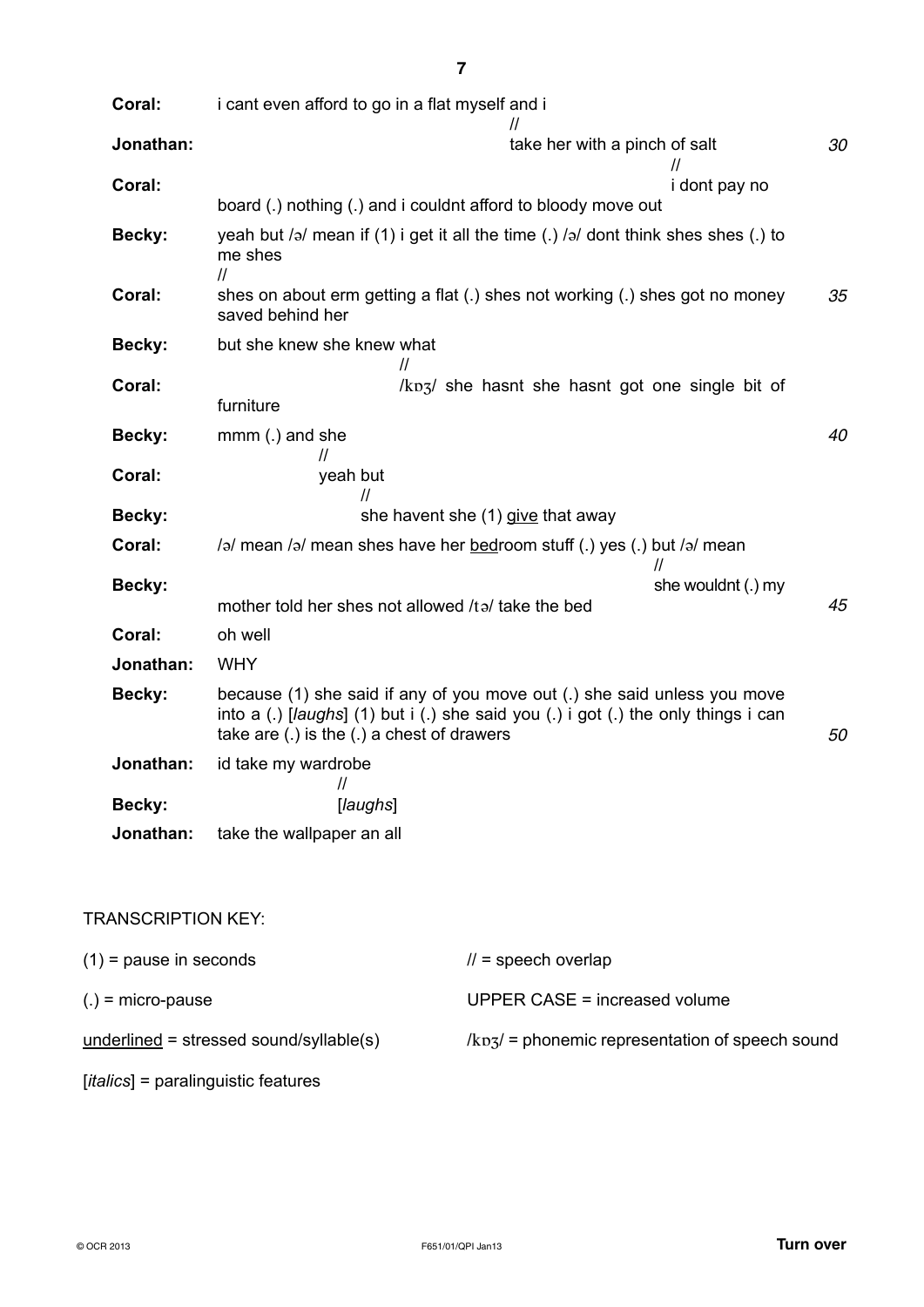**OR**

 **Discuss how the two men use language to share their interests. Support your answer by referring to specific examples from the transcription. [30]**

| Jason: | lal mean lal just got a (.) like a (.) a digital camera there (.) and laml gettin some<br>good stuff /k3/ /av/ the way<br>11                                                                                                                                    |    |
|--------|-----------------------------------------------------------------------------------------------------------------------------------------------------------------------------------------------------------------------------------------------------------------|----|
| Will:  | mm hmm                                                                                                                                                                                                                                                          |    |
| Jason: | $\mathcal{U}$<br>the best way /ta/ look at a digital picture is on the<br>monitor of a screen                                                                                                                                                                   | 5  |
| Will:  | yep                                                                                                                                                                                                                                                             |    |
| Jason: | and if its on a <u>flat</u> screen /jo/ get this sort /ov/ light (.) /kz/ thats the way it works (1)<br>/jə/ gettin<br>$^{\prime\prime}$                                                                                                                        |    |
| Will:  | yeah                                                                                                                                                                                                                                                            |    |
|        | <b>Jason:</b> /jə/ gettin the light comin through                                                                                                                                                                                                               | 10 |
| Will:  | yep                                                                                                                                                                                                                                                             |    |
|        | <b>Jason:</b> and the way it works its just (.) it really (.) if $/j \circ f$                                                                                                                                                                                   |    |
| Will:  | $\mathcal{U}$<br>mm hmm                                                                                                                                                                                                                                         |    |
| Jason: | //<br>if $/j \rightarrow$ doin the sort of light thing (.)<br>which im into just now (.) and $j$ j $j$ get the light comin off it (.) its really sort of (.)<br>its nice and                                                                                    | 15 |
| Will:  | $\mathcal{U}$<br>mm hmm<br>$\mathcal{U}$                                                                                                                                                                                                                        |    |
| Jason: | its nice and (.) and translucent (1) $/j \rightarrow$ get a nice (.) a really nice quality<br>on it<br>$\mathcal{U}$                                                                                                                                            |    |
| Will:  | yeah (1) my bro (.) my brothers a professional photographer                                                                                                                                                                                                     | 20 |
| Jason: | $\mathcal{U}$<br>yeah                                                                                                                                                                                                                                           |    |
| Will:  | well, (.) at the mo (.) he he lives in australia now (.) and hes workin /f a/ /f a/ the (.)<br>/fa/ the australian government (1) theyre takin all the old film stock (.) kind /av/<br>$\mathcal{U}$                                                            |    |
| Jason: | yeah                                                                                                                                                                                                                                                            |    |
| Will:  | kind / $\frac{1}{2}$ v/ digitalisin it (.) if thats the way /j $\frac{1}{2}$ could put it (1) but so (.) the old cellu (.)<br>some of the (.) a lot of the old celluloid stock (.) and the celluloids beginnin /t a/ (.)<br>/ta/ decompose<br>$^{\prime\prime}$ | 25 |
| Jason: | yeah so they (.) they re (.) they remaster it (.) so they can keep it                                                                                                                                                                                           |    |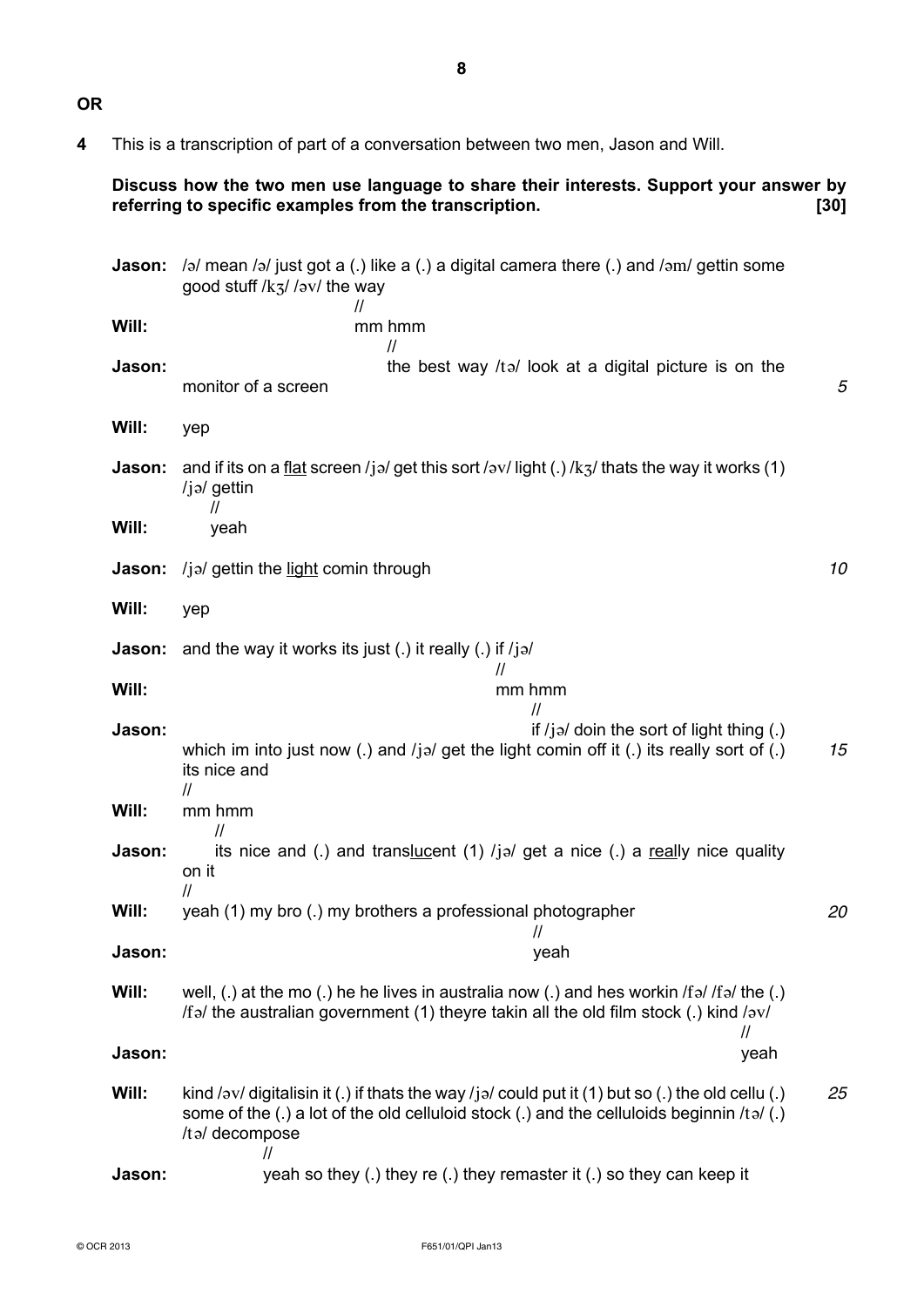- Will: yeah (.) so theyre puttin them all into into computers so that they can erm like store it (.) /jə/ know (.) /k $3/$  a lot /əv/ (.) a lot /əv/ (.) it goes way way back (1) he says the glass stuff is all right (.) thats okay at the moment *30*
- **Jason:** mm hmm (.) /ə/ mean it would be like the manuscripts /fə/ (.) for old english and and all that (.) /jəd/ need /tə/ start puttin em on to erm
- // **Will: Will: Will: Will:**  $y$ eah (.) its its part of australian history (.) so theyve (.) they /wɒnə/ try and preserve all this stuff

*35*

TRANSCRIPTION KEY:

(1) = pause in seconds

 $(.) =$  micro-pause

- underlined = stressed sound/syllable(s)
- $1/$  = speech overlap
- /jəd/ = phonemic representation of speech sound

#### **END OF QUESTION PAPER**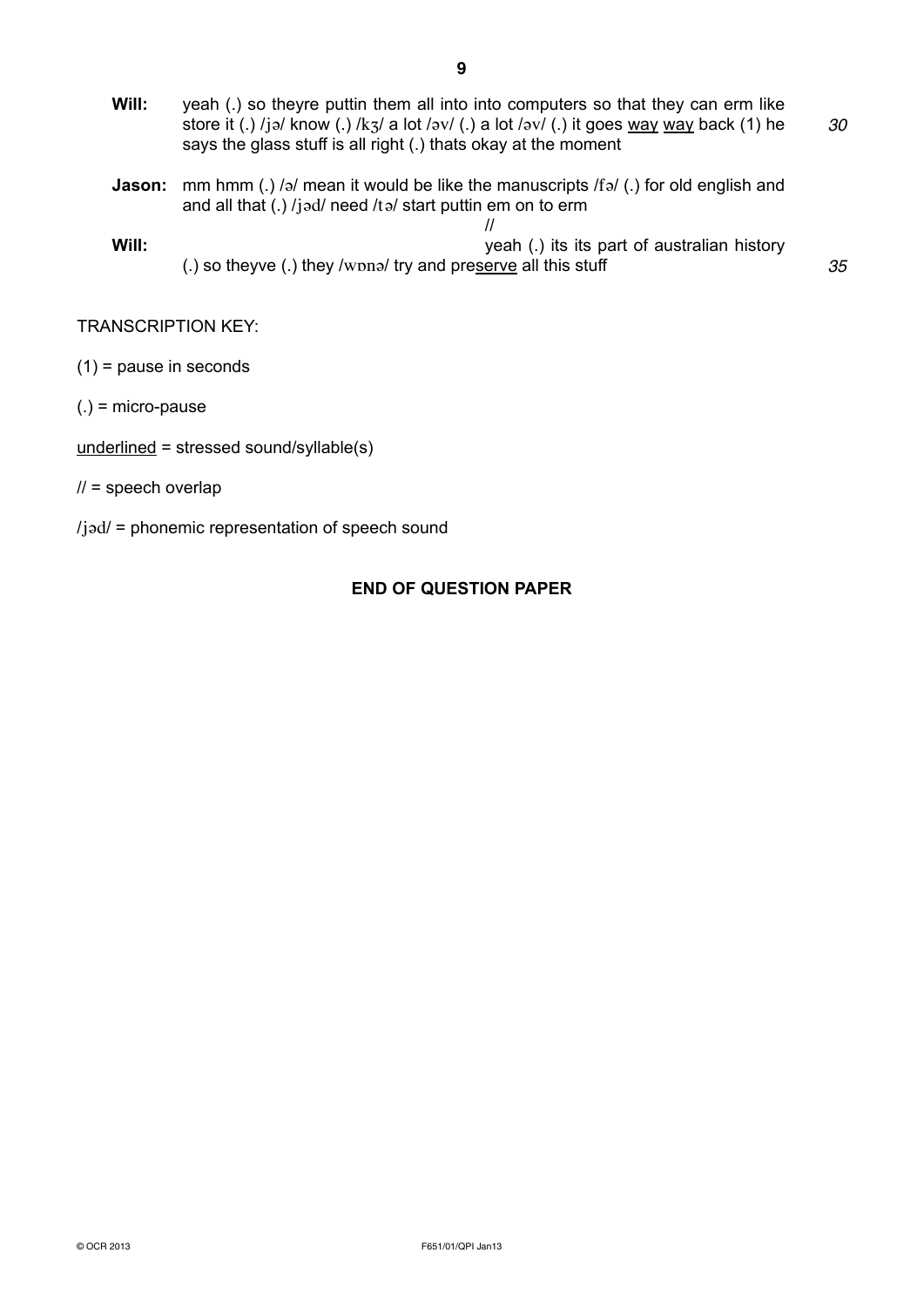#### **BLANK PAGE**

**10**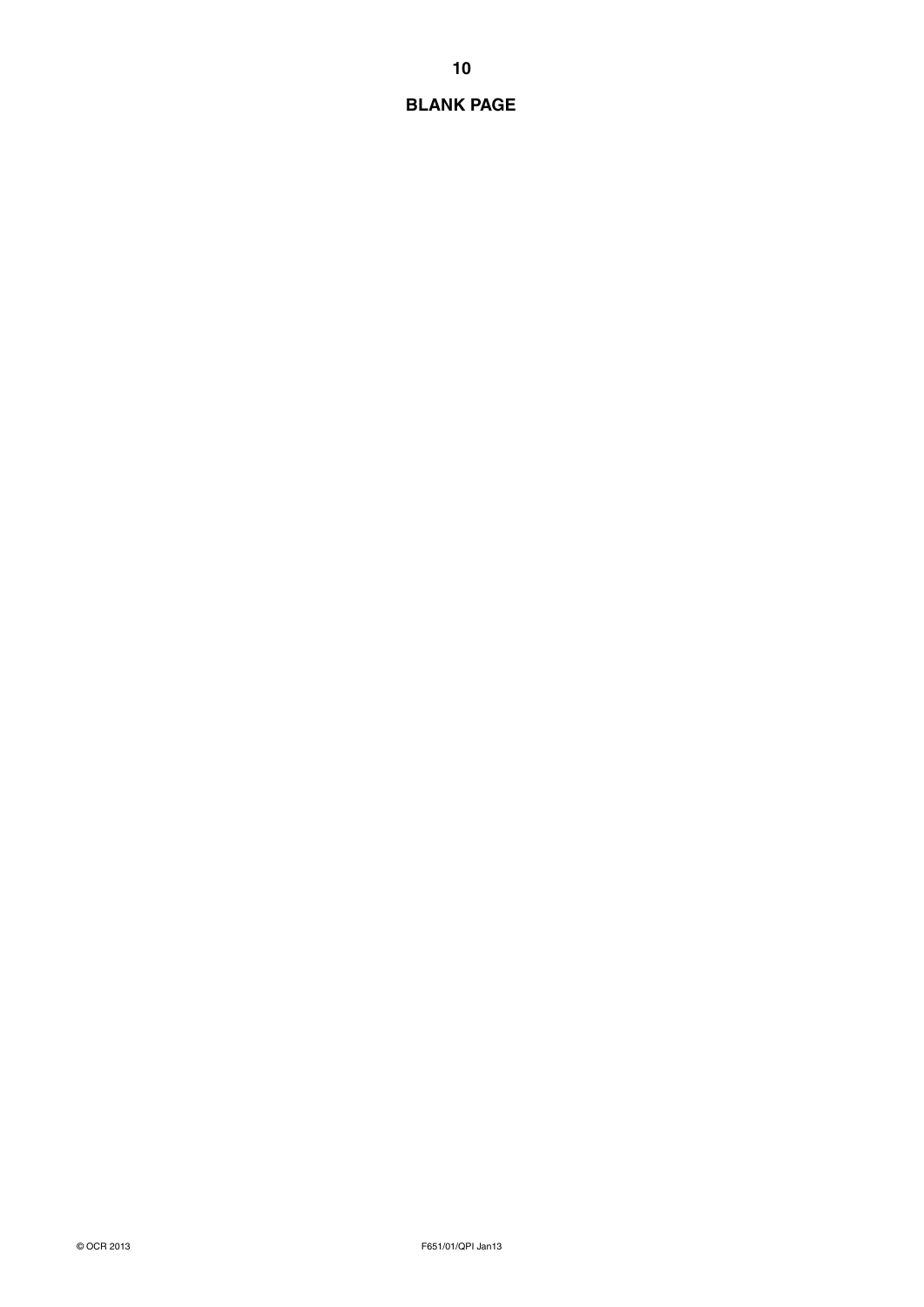

#### **Copyright Information**

OCR is committed to seeking permission to reproduce all third-party content that it uses in its assessment materials. OCR has attempted to identify and contact all copyright holders whose work is used in this paper. To avoid the issue of disclosure of answer-related information to candidates, all copyright acknowledgements are reproduced in the OCR Copyright Acknowledgements Booklet. This is produced for each series of examinations and is freely available to download from our public website (www.ocr.org.uk) after the live examination series. If OCR has unwittingly failed to correctly acknowledge or clear any third-party content in this assessment material, OCR will be happy to correct its mistake at the earliest possible opportunity.

For queries or further information please contact the Copyright Team, First Floor, 9 Hills Road, Cambridge CB2 1GE.

OCR is part of the Cambridge Assessment Group; Cambridge Assessment is the brand name of University of Cambridge Local Examinations Syndicate (UCLES), which is itself a department of the University of Cambridge.